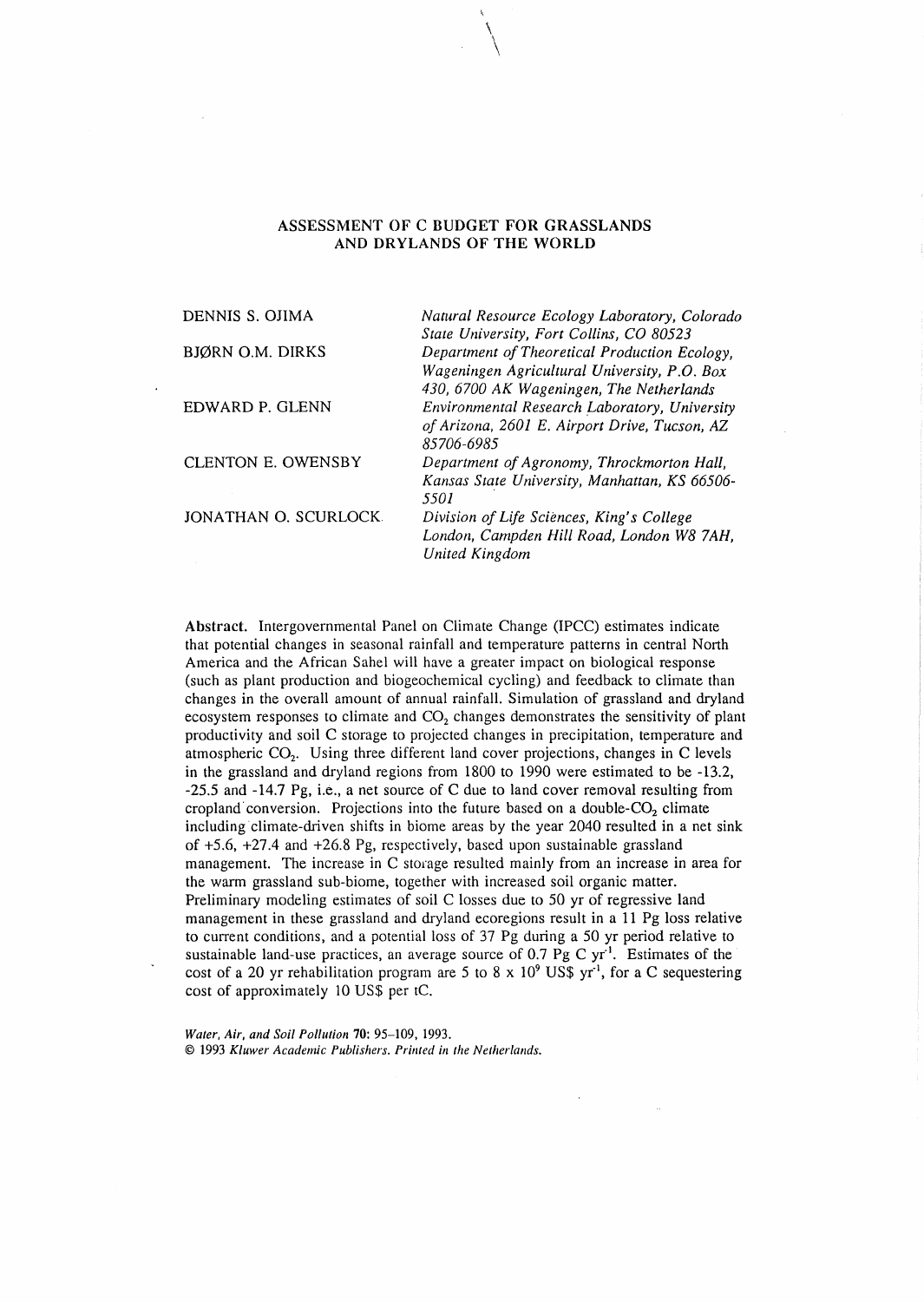### 1. Introduction: Scope of the Problem

Grasslands and associated savanna and shrublands are clearly vulnerable to climate change. The sensitivity of grasslands to climate change has been documented by observations of past droughts in the semiarid and arid regions (Weaver and Albertson, 1943; Hare, 1977; Schlesinger *et al.,* 1990). Increased human activity has led to degradation of plant production and soil resources in many of these ecosystems leading to desertification in some regions (UNEP, 1991). The continuing pressure on these ecosystems and the projected modifications in regional climate indicate that further degradation of these lands will occur and that there is potential for still greater C losses.

Changes in seasonal rainfall and temperature patterns in central North America and the African Sahel will have a greater impact on biological response and feedback to climate than changes in the overall amount of annual rainfall (Houghton *et al.,* 1990; Ojima *et al.*, 1991). There are several ways in which changing climate and atmospheric CO<sub>2</sub> concentrations may affect grassland and semi-arid ecosystems. Productivity of these ecosystems is directly linked to precipitation (Le Houerou, 1984; Sala *et al.*, 1988; Parton *et al.*, in press), so changes in precipitation amounts will affect plant production. These changes in production can modify soil C storage. The soil C store in these ecosystems is a very important pool, since it represents a significant proportion of the total system C and is stabilized for hundreds to thousands of years.

In the following analysis, several important features of the grassland and dryland region will not be covered in our assessment at this workshop. First, the soil C stored as inorganic constituents in these arid environments is substantial, but the flux rates from the carbonates are relatively small. Second, the paleosols, in certain regions, can also be an important C pool; however, there is no systematic way to deal with the exposure of these soils and subsequent oxidation of their stored C. Third, invasion by or increase in woody species may be significant in grassland communities, and was not included in our climate change simulation. However, this is an indirect effect more closely linked to the frequency and intensity of burning and grazing (Archer, 1993, in press; Schlesinger *et al.,* 1990).

Our considerations will deal with those changes in plant production and decomposition due to global change or to management practices which will impact the level of stored soil C on a time scale of decades to centuries. The following sections will discuss the grassland and dryland ecoregions being considered in this analysis, key ecological and biological issues related to the uptake and storage of C in these ecosystems, estimate the range of the C source or sink of these ecoregions, and discuss the role of mitigation practices that would modify the magnitude of the source or the sink from the different grassland and dryland ecoregions.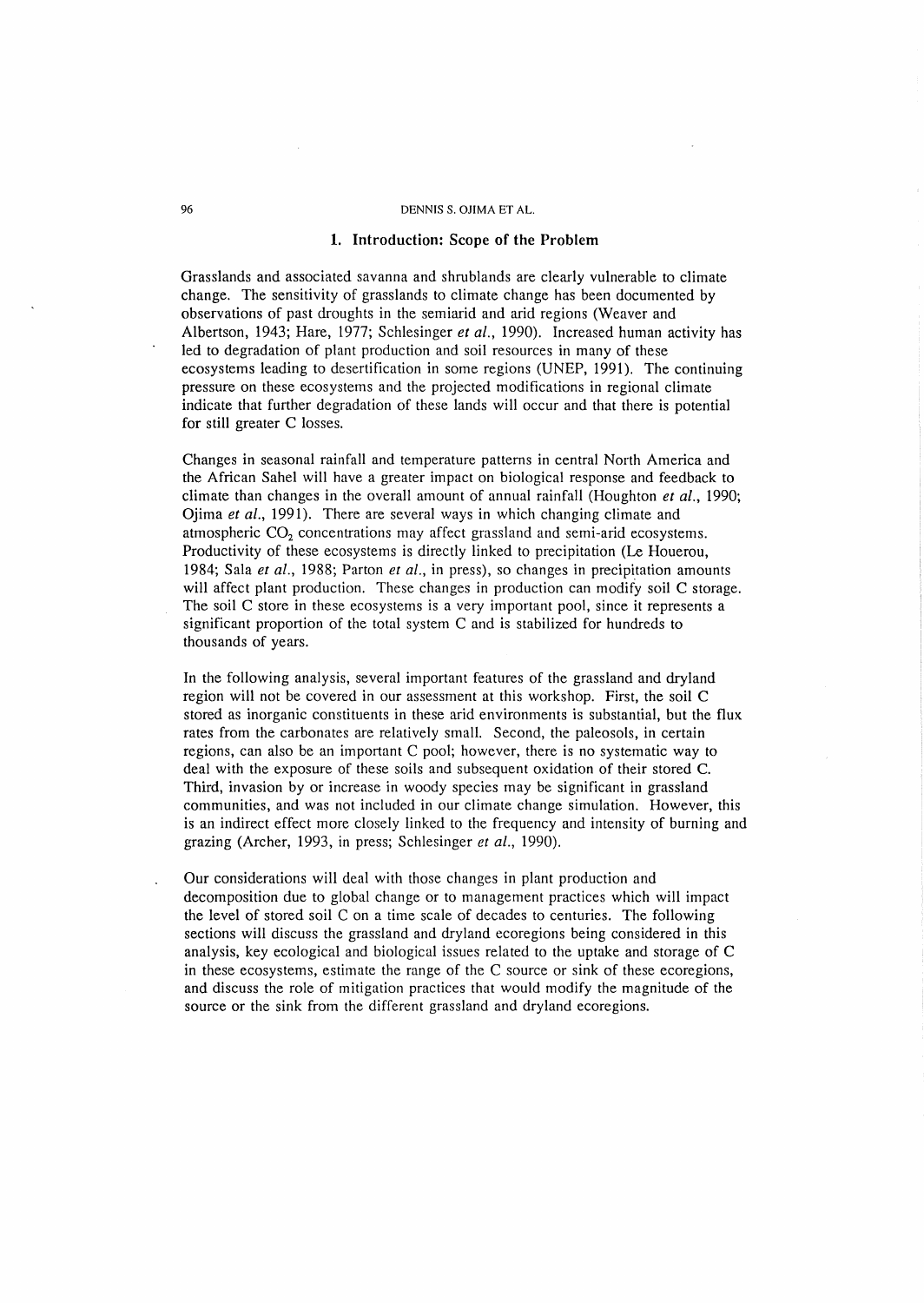## 2. Key Ecological Considerations for Assessment of Global Change in Grasslands and Drylands

Grasslands by their very nature are resource-limited, particularly for N and water. In the natural grassland ecosystems considered here, essentially all nutrient resources are supplied by the system through nutrient cycling and water through precipitation. The seasonal distribution of rainfall is a major determinant of plant production in many semiarid and arid regions. Simulation of ecosystem responses to climate change in grassland regions of the world demonstrate the sensitivity of soil C storage and grassland biogeochemistry processes to seasonal distribution of precipitation changes and to overall increases in temperature (Ojima *et al.,* 1991). Modifications of resource use efficiency among various grassland and aridland communities are important to projecting how these ecosystems will respond to increased atmospheric CO<sub>2</sub>, change in climate, or increases in atmospheric deposition of N.

In addition, these semiarid and arid lands are vulnerable to human-induced land use changes, and these land uses affect soil C storage, soil fertility, soil erosion rates, dust loading into the atmosphere, trace gas exchange, and water and energy balances. The overall impact of these management practices on C storage in grassland and dryland soils are potentially greater than that of climate change or increased atmospheric CO<sub>2</sub> concentrations.

In temperate grasslands, dominated by  $C_3$  species, they are also limited by C due to high photorespiration rates. These resource limitations result in relatively low net primary and secondary productivities, especially in the arid regions. Plants with the  $C_3$  photosynthetic pathway generally have increased C fixation rates when  $CO<sub>2</sub>$  levels are increased, while  $C_4$  plants do not increase in C fixation to the degree that  $C_3$ plants do (Kimball, 1983). Photosynthetic capacity of plants with the  $C_3$  pathway is limited by current atmospheric  $CO<sub>2</sub>$  levels due to oxygenase activity of ribulose-1,5bisphosphate carboxylase (Rubisco). Innumerable studies have shown increased  $C_1$ photosynthesis with elevated  $CO<sub>2</sub>$  (Newton, 1991).  $C<sub>4</sub>$  photosynthesis is not considered C-limited, because C is initially fixed in the mesophyll by phosphoenolpyruvate carboxylase (PEPc) which does not have oxygenase activity (Edwards and Walker, 1983). It appears that the grassland ecosystems dominated by  $C_4$  grasses will likely not experience increased C acquisition as a result of improved photosynthetic capacity (Knapp *et al.,* 1993).

In ecosystems with frequent water stress, enhanced water-use efficiency due to partial stomatal closure in  $CO<sub>2</sub>$ -enriched environments is likely more important than photosynthetic pathway (Gifford *et al.,* 1990). Morrison (1985) reviewed the literature concerning CO<sub>2</sub> enrichment and water relations and reported a range of 60% to 160% increase in WUE for both  $C_3$  and  $C_4$  plants. For tallgrass prairie, increased above- and belowground biomass production under elevated  $CO<sub>2</sub>$  without input of additional water has been reported (Owensby *et al.,* 1993a; Knapp *et al.,*  1993). Owensby *et al.* (1993a) reported increased root production with CO<sub>2</sub>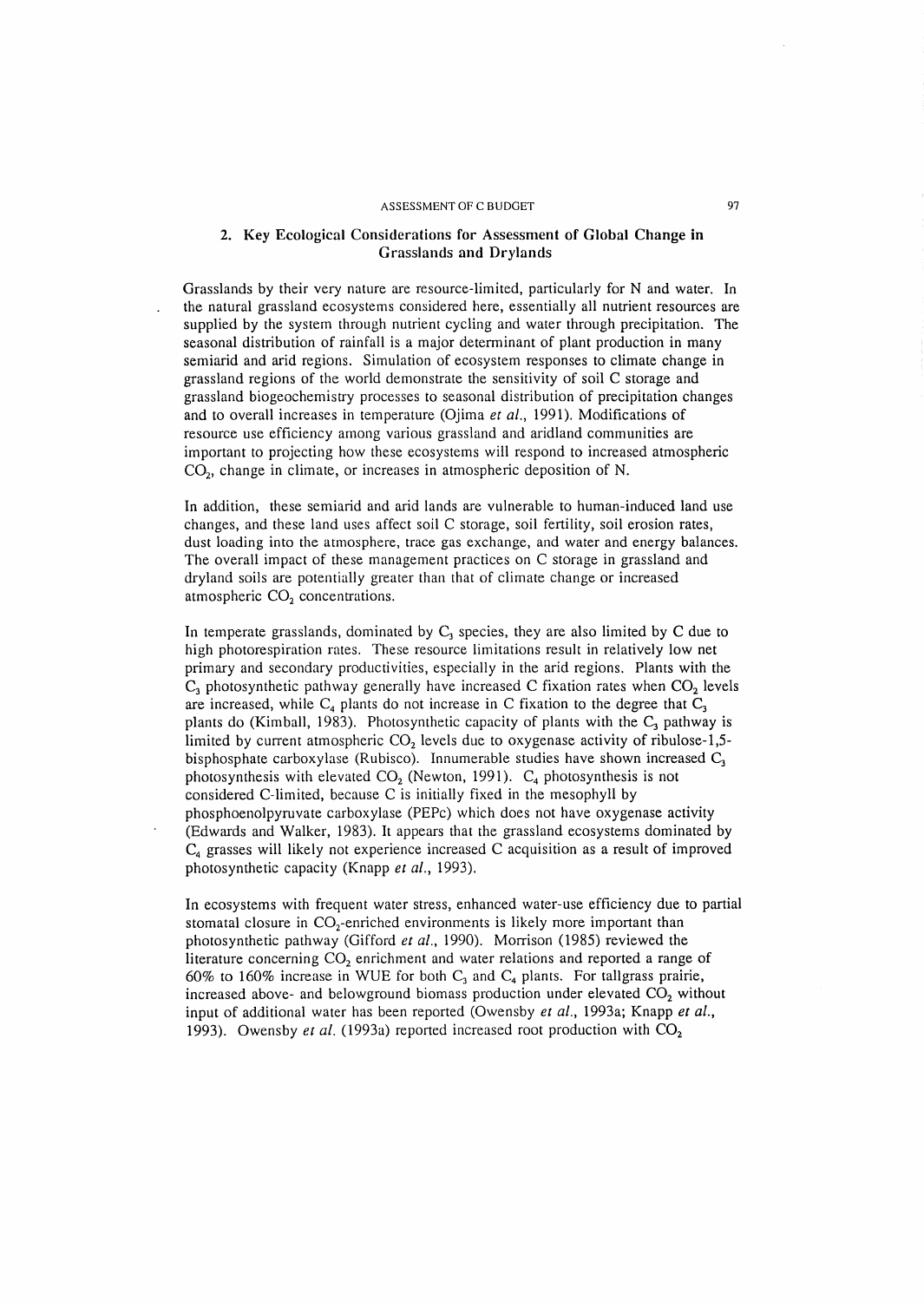enrichment which would enhance water uptake. Changes in stomatal density may also impart water savings for plants under elevated CO<sub>2</sub>. Woodward (1987) indicated that CO<sub>2</sub> enrichment over the past century has likely reduced stomatal density.

Any change in ecosystem function that improves productivity without additional N input will increase N use efficiency (NUE). NUE will almost certainly increase in most N-poor ecosystems under elevated  $CO<sub>2</sub>$ . In natural grassland ecosystems, increased NUE was reported by Owensby *et al.* (1993b) in a CO<sub>2</sub> enriched tallgrass prairie over a 3-yr period. Reduced N requirement in N-limited systems may increase plant inputs into the soil system. The increased NUE will also result in a lower rate of decomposition due to changes in lower litter quality.

# 3. Ecoregion Definition and Analytical Methods

# 3.1. GRASSLAND AND DRYLAND ECOREGION DEFINITION

Grasslands and drylands in this assessment are defined as: Natural grasslands and drylands determined by climate (e.g., an aridity index [the ratio of annual precipitation to potential evaporation] between 0.05 and 0.8). Some savanna grasslands in the tropics are similarly determined by the presence of a short, but intense dry season. This definition, therefore, excludes hyper-arid regions but incorporates both the tropical and temperate grasslands of the world, including the humid savannas and grasslands which are maintained primarily by fire and grazing. However, we exclude two types of grassland areas from this analysis, namely:

- \* croplands previously converted from grasslands; and
- \* grass-dominated areas in eco-regions or life zones normally classified as forest. Pastures in both tropical and temperate regions which require large inputs of fertilizers or other intensive management are, therefore, not included in this analysis.

Given this definition of grasslands and drylands, we estimated the areal extent of these regions from the BlOME model developed by Prentice *et al.* (1992). Two other estimates of grasslands and dryland area were made using the UNEP (1991) land cover estimates of arid, semiarid, and subhumid regions of the world, and a separate estimate based on Bailey's (1989) Ecoregion approach used by Ojima *et al.*  (1993, this volume). We assessed the given land areas for the various classes (Table 1) defined by UNEP (1991) and by Bailey (1989) and grouped them as best as possible according to the BlOME map (Prentice *et al.,* 1992). Potential grassland and dryland regions were taken to be the pre-industrial areas of grassland and dryland and used to estimate "past land cover" (Table 2). Current grassland and dryland areas were obtained after accounting for conversion of a fraction of the cool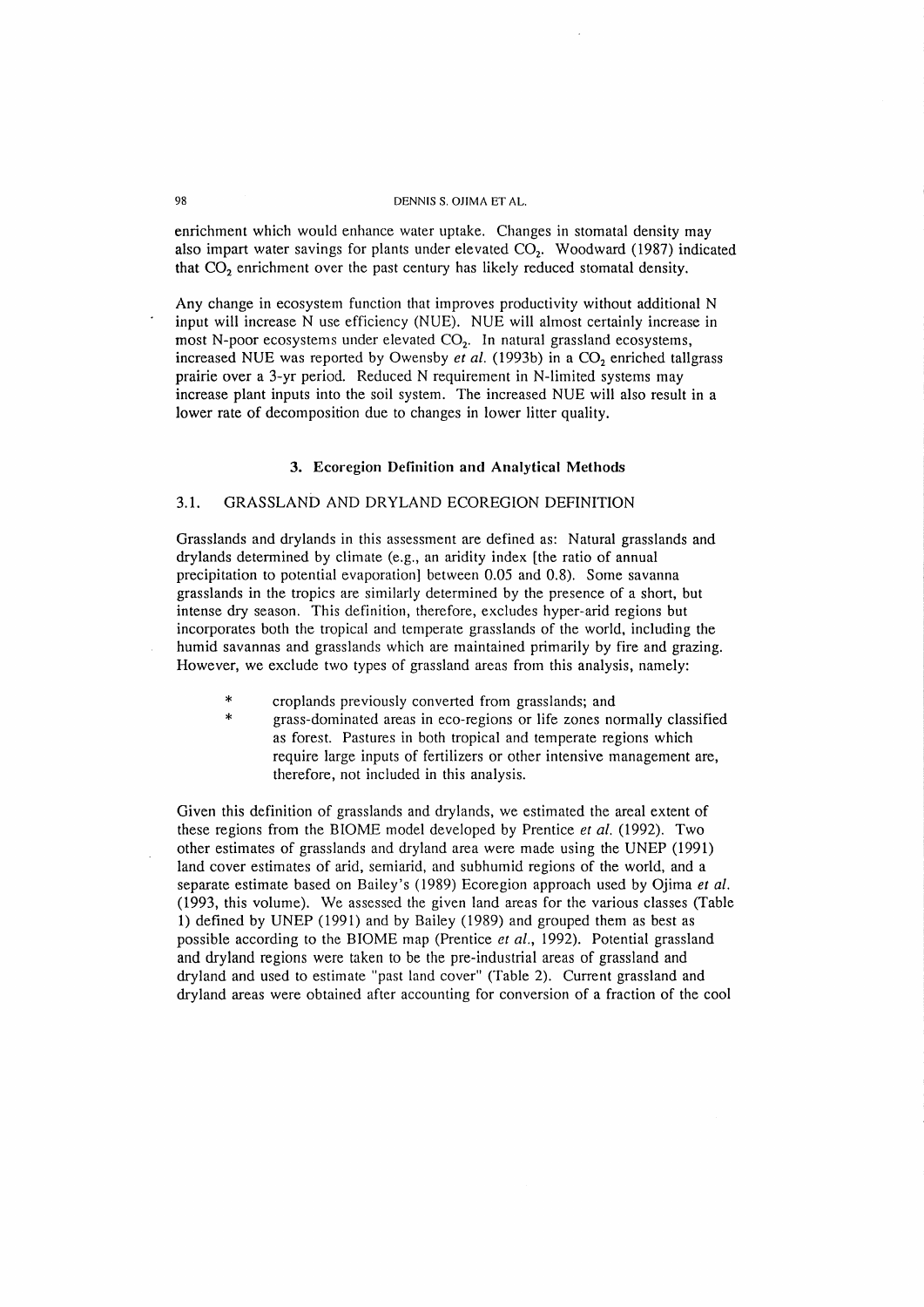Table 1. Grouping of grassland sub-regions as provided by Prentice *et al.* (1992), UNEP (1991) and Bailey (1989), according to the BlOME model of Prentice *et al.*  (1992). Abbreviations: AA arid, SA semi-arid, SH sub-humid.

| Prentice et al. (1992) | <b>UNEP (1991)</b>                                                                                                                                                                                                                    | <b>Bailey</b> (1989)                                                        |
|------------------------|---------------------------------------------------------------------------------------------------------------------------------------------------------------------------------------------------------------------------------------|-----------------------------------------------------------------------------|
| Semi-desert            | AA Asia                                                                                                                                                                                                                               | dry continental                                                             |
| Cool grass and shrub   | SA Asia (x 0.577)<br>SA South-America<br>$(91 \text{ Mha})^1$<br>SH Europe<br>SH No th-America $(x 0.5)$                                                                                                                              | dry temperate                                                               |
| Warm grass and shrub   | AA Europe<br>SA Africa<br>SA Asia $(x \ 0.423)^2$<br>SA Australia<br>SA Europe<br>SA North-America<br>SA South-America<br>$(174 \text{ Mha})^2$<br>SH Africa<br>SH Asia<br>SH Australia<br>SH North-America (0.5)<br>SH South-America | humid temperate<br>dry savanna<br>savanna<br>humid savanna<br>mediterranean |
| Hot desert             | AA Africa<br>AA Australia<br>AA North-America<br>AA South-America                                                                                                                                                                     |                                                                             |

<sup>1</sup>Based on Bailey (1989)

<sup>2</sup>Based on Ojima *et al.* (1993, this volume)

and warm grasslands to arable land (Prentice *et al.,* 1992). "Future" grassland and dryland extent was obtained from the  $2xCO<sub>2</sub>$  GFDL CGM climate change estimate of altered land cover area (Cramer and Solomon 1993; in review). In addition we subtracted the fraction of area under cropland estimated for the "current" land cover case (Table 2).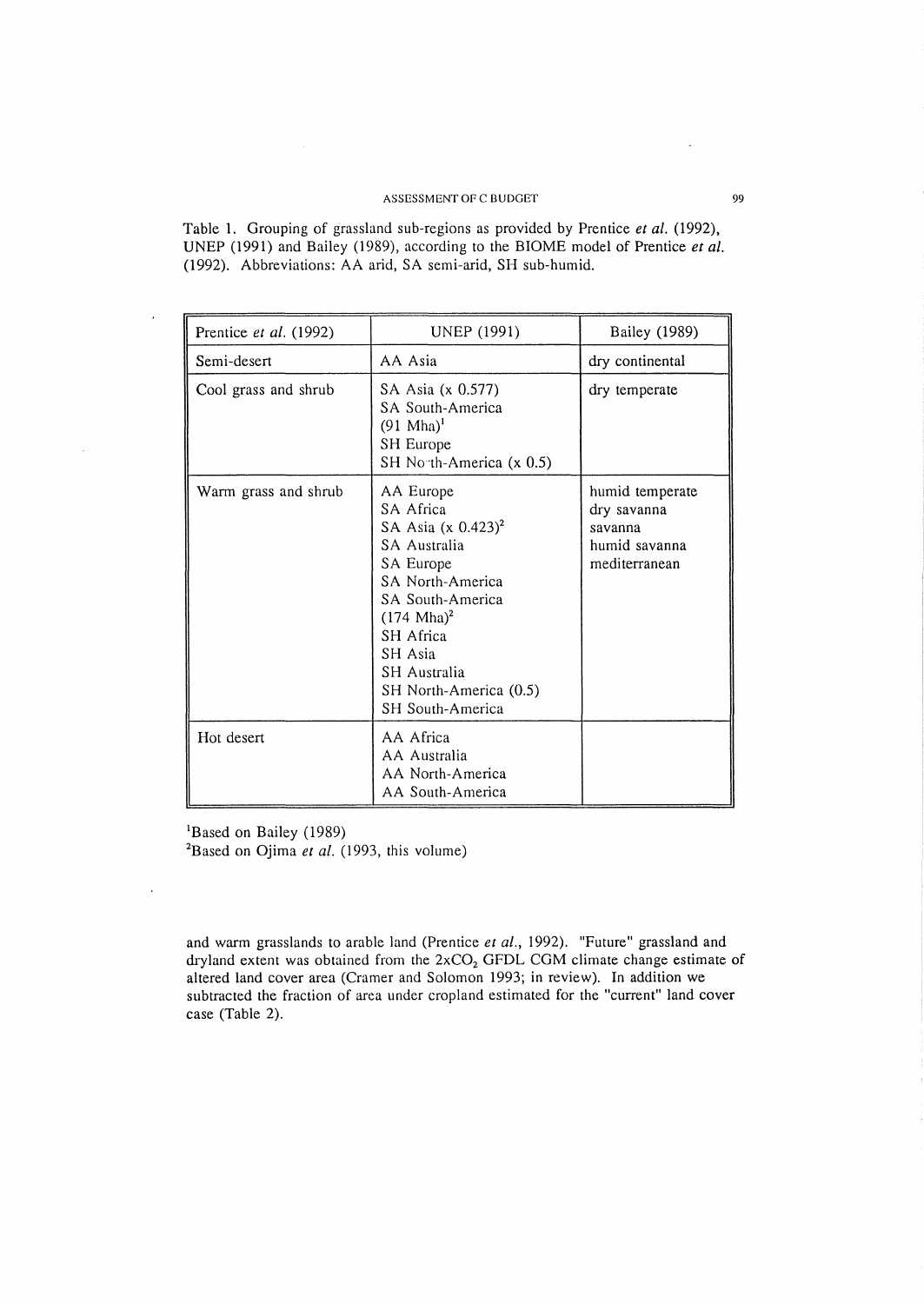|                         | <b>BIOME AREAS</b> |                | CARBON POOLS <sup>1</sup> |         |                   |                               |                                |
|-------------------------|--------------------|----------------|---------------------------|---------|-------------------|-------------------------------|--------------------------------|
| BIO-REGION <sup>2</sup> | POTENTIAL          | <b>CURRENT</b> | <b>FUTURE</b>             | PAST    | <b>CURRENT</b>    | <b>FUTURE</b><br>"REGRESSIVE" | <b>FUTURE</b><br>"SUSTAINABLE" |
|                         |                    |                |                           |         |                   | $ Pg -$                       |                                |
| SEMI-DESERT             | $a$ ) 499.5        | 499.5          | 298.9                     | 27,620  | 27,620            |                               | 15.740 (-11.9)                 |
|                         | b) $626.0$         | 626.0          | 374.6                     | 34.615  | 34.615            |                               | 19.726 (-14.9)                 |
|                         | c) $137.1$         | 137.1          | 82.0                      | 7.581   | 7.581             | $5.2$ (-2.38)                 | $4.318(-3.3)$                  |
| COOL GRASS/SHRUB        | a) 571.3           | 272.5          | 121.3                     | 11.642  | $5.553 (-6.1)^4$  |                               | $1.789(-3.7)$                  |
|                         | b) $791.0$         | 377.3          | 167.9                     | 16.120  | $7.689(-7.6)$     |                               | $2.477(-5.2)$                  |
|                         | c) $304.0$         | 145.0          | 86.8                      | 6.195   | $2.955(-3.2)$     | $2.26( -6.95)$                | $1.280(-1.7)$                  |
| WARM GRASS/SHRUB        | a) 1180.5          | 1016.4         | 1460.3                    | 51.258  | $44,133$ $(-7.1)$ |                               | $63.725 (+19.6)$               |
|                         | b) 2821.0          | 2428.9         | 3489.5                    | 122.493 | 105.466 (-17.0)   |                               | 152.282 (+46.8)                |
|                         | c) 1892.6          | 1629.5         | 2341.1                    | 82.178  | 70.755 (-11.4)    | $63.00(-7.75)$                | $102.166 (+31.4)$              |
| HOT DESERT              | a) 1945.5          | 1945.5         | 2004.1                    | 34.336  | 34.336            |                               | $35.651 (+1.3)$                |
|                         | b) $934.0$         | 934.0          | 962.1                     | 16.484  | 16.484            |                               | $17.115 (+0.6)$                |
|                         | c)<br>$\bullet$    |                |                           |         |                   |                               |                                |
| TOTAL                   | a) 4196.8          | 3733.9         | 3844.6                    | 124.856 | 111.642 (-13.2)   |                               | $116.905 (+5.6)$               |
|                         | b) 5172.0          | 4366.2         | 4994.1                    | 189.712 | 164.254 (-25.5)   |                               | 191.600 (+27.0)                |
|                         | c) 2333.7          | 1911.6         | 1509.9                    | 95.954  | $81.291(-14.7)$   | 70.46 (-10.82)                | 107.764 (+26.8)                |

Table 2. Changes in biome areas and carbon pools for grasslands and drylands for past, present and future.

1 Carbon pools are total soil C to 20 em depth as modeled using CENTURY (Ojima et al., 1993, this volume). An approximate value for soil C to 1.0 m depth may be obtained by multiplying these values by 3-4. Thus, current grassland and dryland soil carbon (range 96 to 190 Pg; average 119 Pg to a depth of 20 cm) is approximately  $417$  Pg to a depth of 1.0 m.

<sup>2</sup>Biomes as defined by Prentice et al. (1992).

 $\lambda$ 

 $\sim$ 

 $\sim 10^{-1}$ 

<sup>3</sup>a) Areas for biomes defined by Prentice et al. 1992.

b) Areas derived from UNEP-based aridity index (UNEP, 1991).

c) Areas derived from Bailey Ecoregions (Bailey 1988).

•values in parentheses indicate net flux inC pools from one period to the next

 $\ddot{\phantom{a}}$ 

DENNIS S'OIINV

~ > r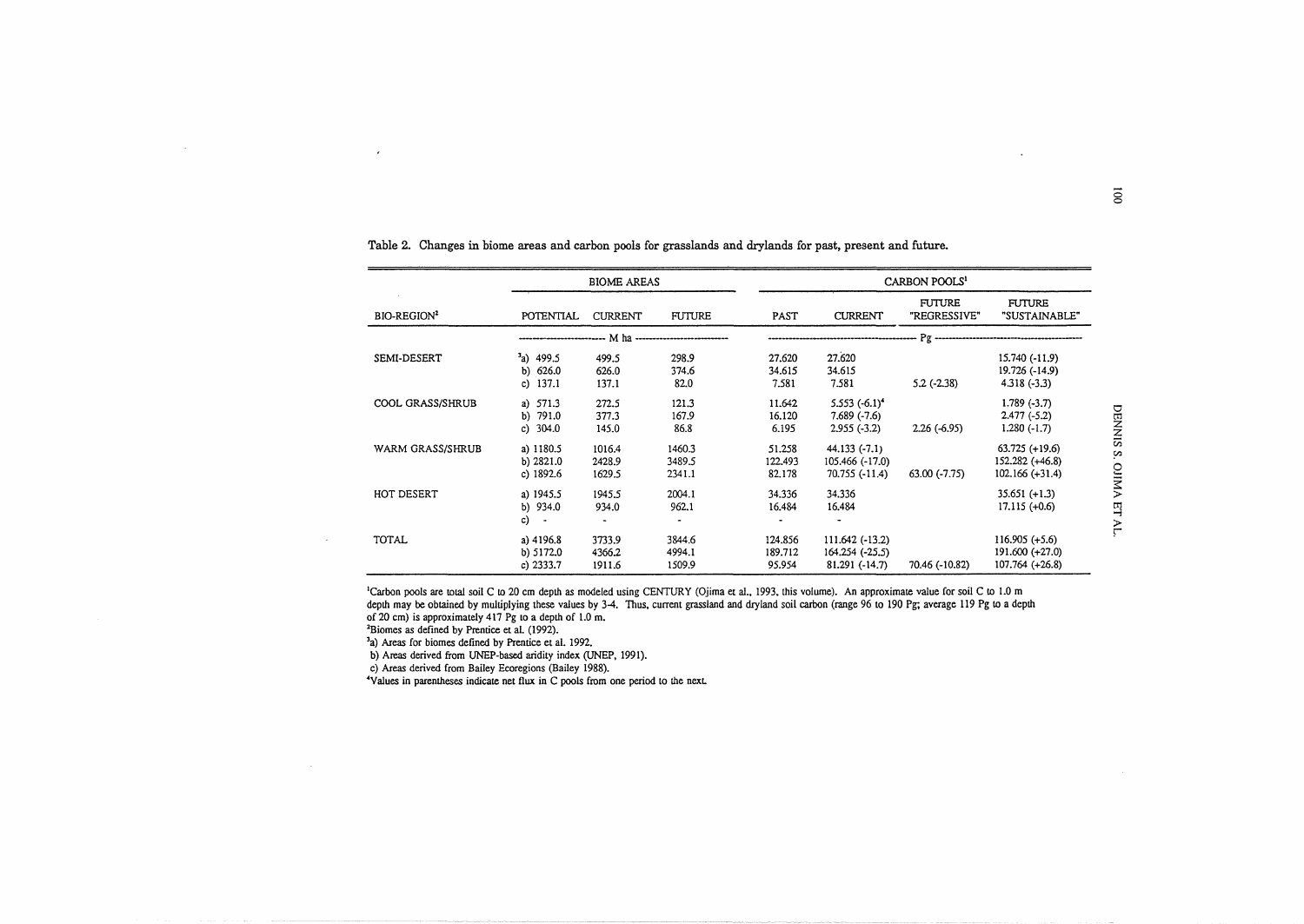## 3.2. ESTIMATING C STORAGE AND FLUXES RELATIVE TO GLOBAL CHANGE

Carbon storage and flux estimates from grassland and dryland regions were estimated under a prescribed climate change scenario (GFHI, IPCC Report, Houghton *et al.,*  1990) and land cover estimates described previously and given in Table 2. The grassland model of CENTURY (Parton *et al.,* 1987, 1992; Parton *et al.,* in press b), was used for the simulations of aboveground net primary productivity (NPP) and soil organic C (SOC) to a depth of 20 em for 31 sites across the globe (Ojima *et al.,*  1993b, in press). Results from three sets of simulations were used.

- \* Current climate scenarios using acceptable land management practices;
- \* Combined effect of climate change and doubling of atmospheric CO<sub>2</sub>  $(+CC+CO<sub>2</sub>+M)$  using acceptable or sustainable land management practices; and
- \* Combined effect of clin.ate change and doubling of atmospheric CO<sub>2</sub>  $(+CC+CO<sub>2</sub>-M)$  using unacceptable or regressive land management.

We modified the plant production parameters under a 2 x  $CO<sub>2</sub>$  climate by changing production relative to potential evapotranspiration (PET) and to N use efficiency (NUE). The magnitude of the effect is to cause a 20% increase in plant production with a change in atmospheric  $CO<sub>2</sub>$  concentration from 350 to 700 ppm (Ojima *et al.*, 1993, this volume).

In order to generate the double  $CO<sub>2</sub>$  climate, we spatially interpolated GCM grid values of projected  $2 \times CO<sub>2</sub>$  climate changes of monthly temperature (T) and precipitation (PPT) for each site based on the GCM output made for the 1990 IPCC report (Kittel, pers. comm., NCAR data retrieval system). We applied these projected monthly values in a linear fashion in a 50 yr ramp (see Ojima *et al.,* 1993, this volume).

## 4. Regional Ecosystem Modeling

For regional simulations, we selected a representative climate for each site within a region and simulated equilibrium ecosystem levels of soil C and plant production. Climate change simulations for a particular region was based on these representative sites and estimates of climate and  $CO<sub>2</sub>$  induced modifications to ecosystem dynamics were applied evenly across the region.

Past soil C pools under grassland were calculated using current soil organic matter content projected over a pre-industrial land use scenario (Table 2). Future soil C pools were calculated using both soil organic matter content occurring for a so-called 'regressive management' future scenario, accounting for removal of 50% of the aboveground biomass during grazed months, and an 'sustainable' scenario using the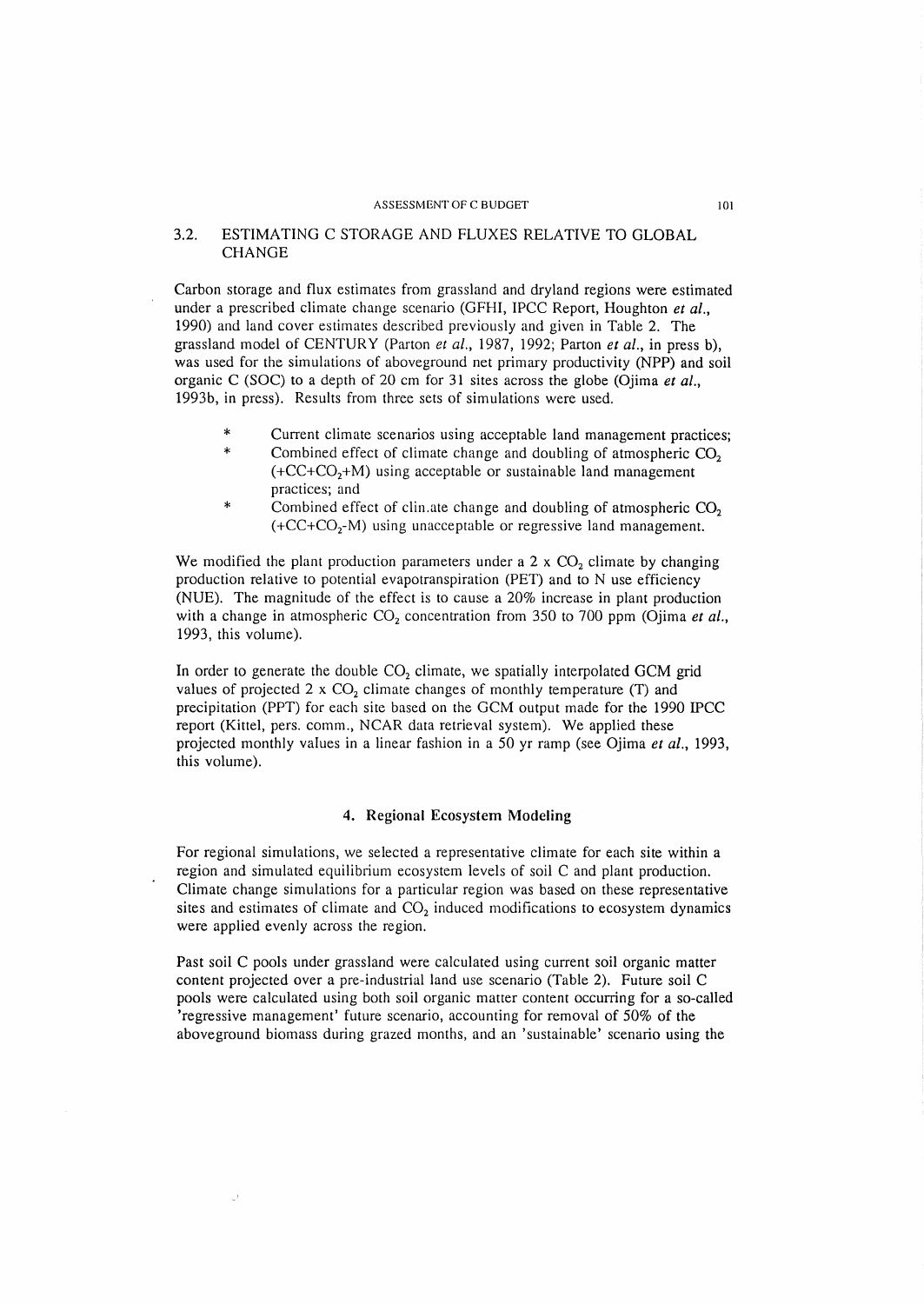same moderate grazing and burning regimes specified by Ojima *et al.* (1993; this volume).

# 4.1. CARBON CHANGES IN THE GRASSLAND AND ARID REGIONS IN THE PAST, PRESENT, AND FUTURE

The results from the "climate change scenario only" (i.e., using only projected changes in monthly rainfall and temperature levels and not  $CO<sub>2</sub>$  enhancement effects) indicate that soil C losses occur in all grassland regions (losses range from near 0 to 14% of current soil C levels for the surface 20 em). Plant production varies according to modifications in rainfall amounts under the altered climate and to altered N mineralization rates. ·Soil decomposition rates responded most predictably to changes in temperature.  $CO<sub>2</sub>$  enhancement effects on plant production and the indirect effects on soil C loss tended to reduce the net impact of climate alterations in most of the regions, and actually resulted in net C sinks in the warm grasslands regions.

Using the sustainable land-management regime, results indicate that changes in soil C levels in the grassland and dryland regions from 1800 to 1990 are losses of -13.2, -25.5 and -14.7 Pg (based on land area estimates of Prentice, UNEP and Bailey, respectively, Table 2). The net loss of soil C is due primarily to land use conversion to cropland. Projections into the future based on a double- $CO<sub>2</sub>$  climate including climate-driven shifts in biome areas by the year 2040 resulted in a net sink of +5.6, +27.4 and +26.8 Pg, respectively, based upon sustainable grassland management. The increase in C storage in this future projection resulted mainly from an increase in area for the warm grassland sub-biome (net increase of 280 M ha due to climatechange induced biome shifts) together with a net increase in soil organic C densities for the sites simulated in this sub-biome (Table 2).

We simulated "regressive" land management by increasing grazing levels from 30% to 50% removal for all of the sites analyzed. The impact of "regressive" land management resulted in a loss of soil C in all regions after 50 yrs (Table 2 "Future regressive" column). Largest losses were evident in the warm grasslands. The total net loss relative to current condition is 10.8 Pg. When this regressive management is compared to a sustainable management system (i.e., light grazing) the net difference is 37.6 Pg gain of soil C. Modification of land use practices can greatly influence the net flux of soil C, changing grasslands from a source of C to a sink for atmospheric C.

## 4.2. AN ALTERNATIVE SOURCE/SINK ESTIMATE

Using the logic described by Gifford *et al.* (1990), estimates of annual C sequestration in grassland sinks can be alternatively derived. They hypothesized that given the continuous C exchange between live biomass, soil organic matter pools, and the atmosphere with turnover times in grassland ecosystems from 7 to 10 yr,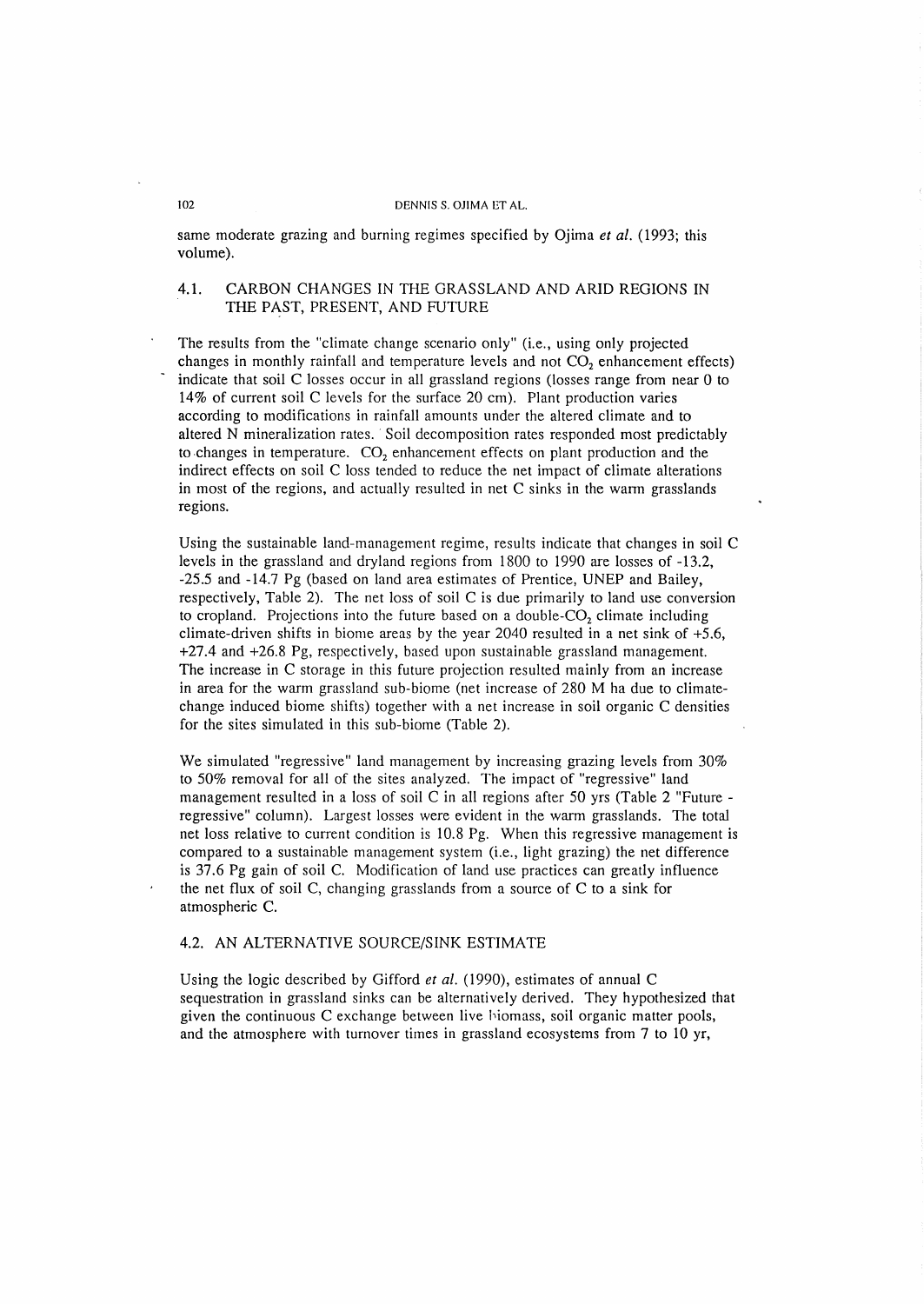changes in one pool would eventually be distributed to the other linked pools. Accordingly, they surmised that an increase in atmospheric  $CO<sub>2</sub>$  would be accompanied by an increase in C stored in live vegetation, the dead litter, and the soil C. The mechanisms involved are likely increased C fixation due to increased photosynthetic capacity and resource use efficiencies, and decreased decomposition rates. Basic assumptions relevant to C storage in grassland ecosystems include (i) turnover times for plant C are a decade or less; and (ii) changes in C:N ratios of plant biomass may reduce decomposition rates (Gifford *et al.,* 1990).

Calculations based on those of Gifford *et al.* (1990) suggest that the present C flux in grassland soils (estimated at 417 Pg; Table 2), may be a net sink of 0.6 Pg  $yr<sup>-1</sup>$  an upper limit. Owensby (1993; this volume) suggested that additional C storage in grassland soils could be as high as 25 to 30% with  $CO<sub>2</sub>$  doubling over the next 50 to 70 yrs, i.e., an annual increase of 0.4 to 0.5%. The grassland sink would be in the range of 1.7 to 1.8 Pg  $yr<sup>-1</sup>$ , a number which we regard as an extreme upper limit. The of 0.6 Pg  $yr<sup>-1</sup>$  sink should be regarded only as an alternative estimate of the upper limit for a possible grassland soil sink. The CENTURY model analysis of global grassland ecosystem sensitivity to climate change and  $CO<sub>2</sub>$  enhancement shows that changes in temperature and precipitation may more than offset the additional C storage produced by  $CO<sub>2</sub>$  enhancement (see Table 2).

# 5. Policy Issues

Semiarid and arid regions may be among the more sensitive terrestrial ecosystems with respect to global change effects, resulting in severe degradation of their potential to store C (OIES, 1991). Changes which decrease soil moisture and nutrient availability may result in large declines in both soil C and plant productivity. Under these conditions, human activities leading to desertification of certain ecosystems will be greatly accelerated. In the following section we outline an estimation of the level of C lost and the potential for conserving soil C.

# 5.1. COST OF SEQUESTERING C THROUGH ANTI-DESERTIFICATION PROGRAMS IN THE GRASJLANDS AND RANGELANDS

The CENTURY model estimates a potential soil C flux to the atmosphere from most grassland regions under scenarios of  $CO<sub>2</sub>$  enrichment and climate change. The scenarios assume a sustainable land management strategy with respect to fire and grazing pressure and preservation of native plant types. In contrast to this sustainable land management scenario, UNEP (Dregne *et al.,* 1991) has estimated the extent of current land degradation and the projected rate given minimal antidesertification measures. It has itemized the costs of a 20 yr program to arrest land degradation and restore already degraded lands (Kassas *et al.,* 1991 ).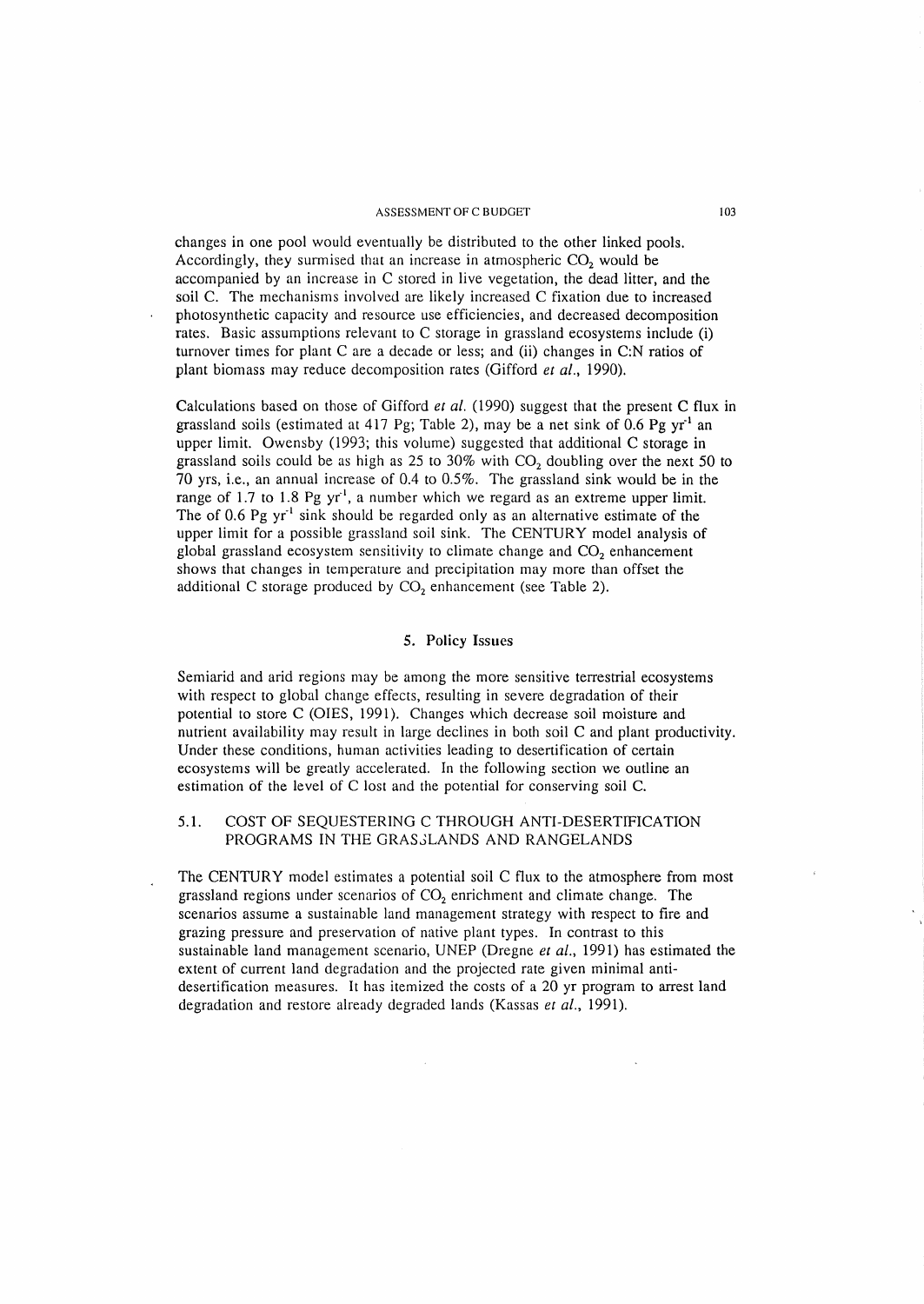Soil C fluxes are driven in part by net primary productivity on the land surface. Desertification results in reductions in net primary productivity. Hence, it is theoretically possible to calculate the differences in soil C storage between scenarios of sustainable management versus current levels of regressive management projected into the future using the CENTURY model and UNEP data. The cost of antidesertification measures, divided by the difference in annual C flux rates between the two scenarios yields a theoretical price per tonne of mitigating C losses into the atmosphere by restoring degraded drylands. Before performing the calculations it is necessary to examine some of the underlying assumptions and uncertainties.

# 5.2. STATUS OF THE GRASSLANDS AND DRYLANDS UNDER PRESENT AND FUTURE MANAGEMENT SCENARIOS

The extent of present land degradation is documented in UNEP (1991). Their data were derived from two global data bases: GLASOD (International Soil Reference and Information Center, Wageningen, an index of soil degradation) and an ICASALS data base (Texas Tech University) on land degradation. The combined data were used to estimate the extent of land degradation in the rangelands of the world (Table 3). UNEP does not quantify percentage reduction in net primary productivity in each degradation class, but from the verbal descriptions we infer that moderate degradation is approximately 25 to 50%, severe 50 to 75% and very severe >75% loss of net primary productivity due to land use practices. At present, 70% of rangelands (3.32 Bha) are at least moderately degraded and UNEP estimates that desertification is increasing at an annual rate of 3.5%, defined by the percentage of the land base passing into a higher-degradation category from case-study data for eight well-studied countries. For the purpose of the calculations, we have assumed that the grazing removal rate is 50% using the site specific grazing management practices projected over 50 yr, compared to 30% removal rate for the sustainable management scenario. Again, we believe this to be a conservative projection from the UNEP data.

Differences in C flux between the two management scenarios were derived from the CENTURY model and are justified separately. They predict that over 50 yr the difference in C emissions between the regressive land use scenario and the progressive or optimal management scenario will be  $37$  Pg (annual difference  $= 0.7$ ) Pg) over the whole land base under consideration (4.5 Bha of grasslands and rangelands). This is a significant rate of sequestration (ca. 12% of fossil fuel C emissions). It is important to note that the half-life of the 37 Pg (net) stored soil C is measured in hundreds of years. This is a much longer storage interval than can be achieved with tree plantations, forest preservation, or other sequestration scenarios that depend upon storing C in aboveground standing crop.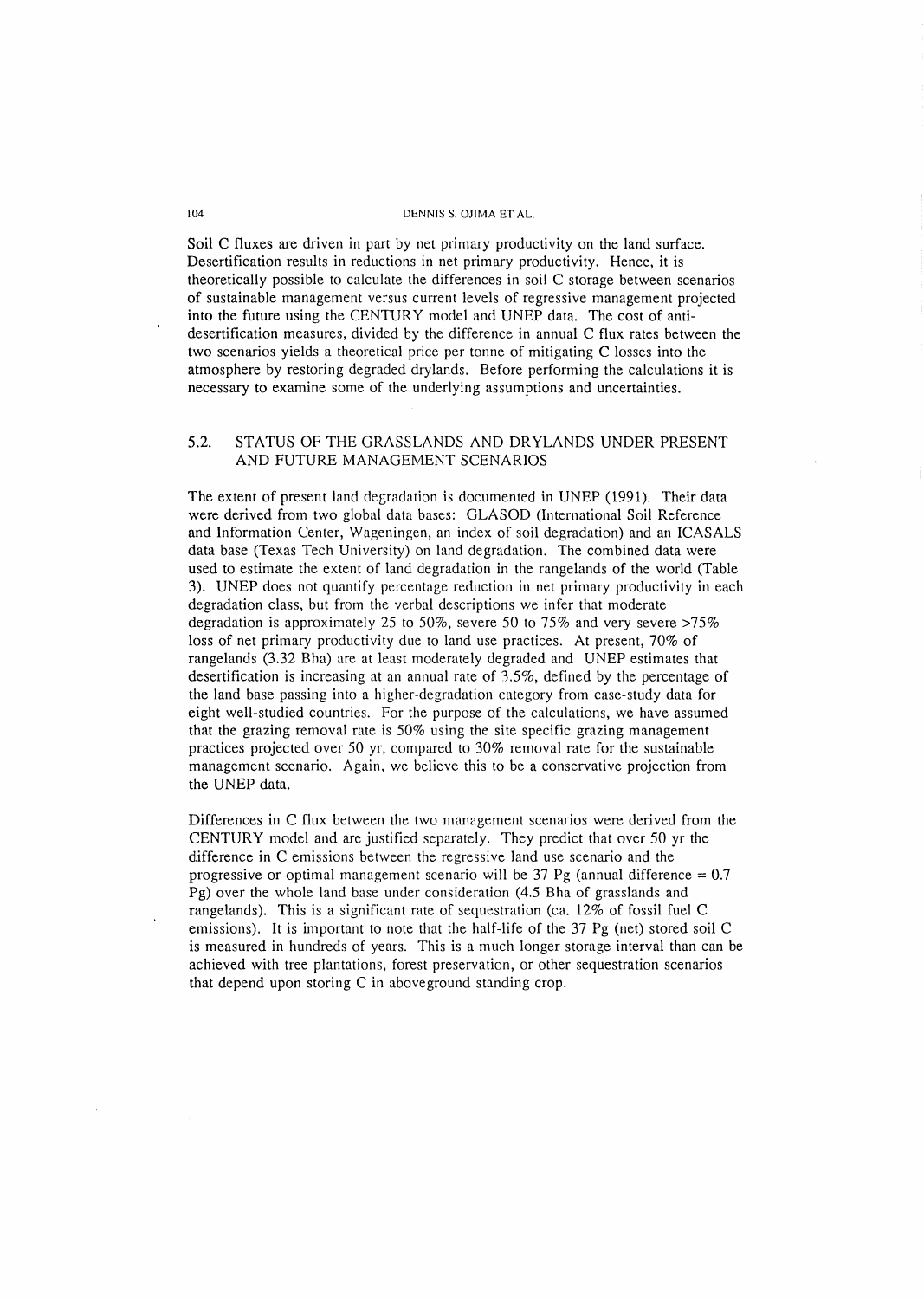| Mha        | Slight-none | Moderate | Severe-<br>moderate | Very Severe | Total |
|------------|-------------|----------|---------------------|-------------|-------|
| Africa     | 347         | 274      | 716                 | 5.3         | 995   |
| Asia       | 384         | 485      | 692                 | 10.8        | 1188  |
| Australia  | 296         | 277      | 55                  | 29.0        | 361   |
| Europe     | 31          | 27       | 52                  | 1.2         | 81    |
| N. America | 72          | 116      | 285                 | 10.2        | 411   |
| S. America | 93          | 88       | 184                 | 15.3        | 288   |
| Total      | 1223        | 1267     | 1984                | 71.8        | 3323  |

Table 3. Extent of desertification in rangelands within the drylands of the world (Dregne *et al.,* 1991).

# 5.3. COSTS OF ACHIEVING AN OPTIMUM MANAGEMENT SCENARIO

UNEP has developed a detailed series of regional plans for anti-desertification (Kassas *et al.*, 1991). The programs include afforestation, reforestation, planting of shrubs and grasses, control of grazing lands, planting halophytes on salinized land for animal feed and to sequester C (Glenn *et al.,* 1992), and numerous other remediation methods. Costs depend upon the severity of degradation and the intensity of land use (Table 4).

The urgency of initiating anti-desertification actions can be seen from Table 5 - as desertification proceeds, costs rise dramatically as land passes into higher degradation categories which require greater expense per unit of land. Our present concern is only with the rangelands (non-croplands) in Table 4. Annual costs to restore this land base are in the range 5.0 to  $8.8 \times 10^9$  US\$. Divided by the mean annual sequestration rate (i.e., 0.7 Pg per yr<sup>1</sup>), the cost per  $t \, C$  is about 10 US\$. This estimate is within the range of estimates that have been calculated for forest sequestration schemes. However, as noted below, there are other policy considerations in regard to rehabilitating the drylands.

# 5.4. COSTS OF NOT CONDUCTING ANTI-DESERTIFICATION IN THE DRYLANDS

UNEP (1991) estimates the average annual income foregone due to degraded rangelands to be 23 x 10<sup>9</sup> US\$ yr<sup>1</sup>. They calculate the cost: benefit ratio of restoring the rangelands as 1:3.5 on a global basis. However, the large sums of money required for investment in restoration have not been generally made available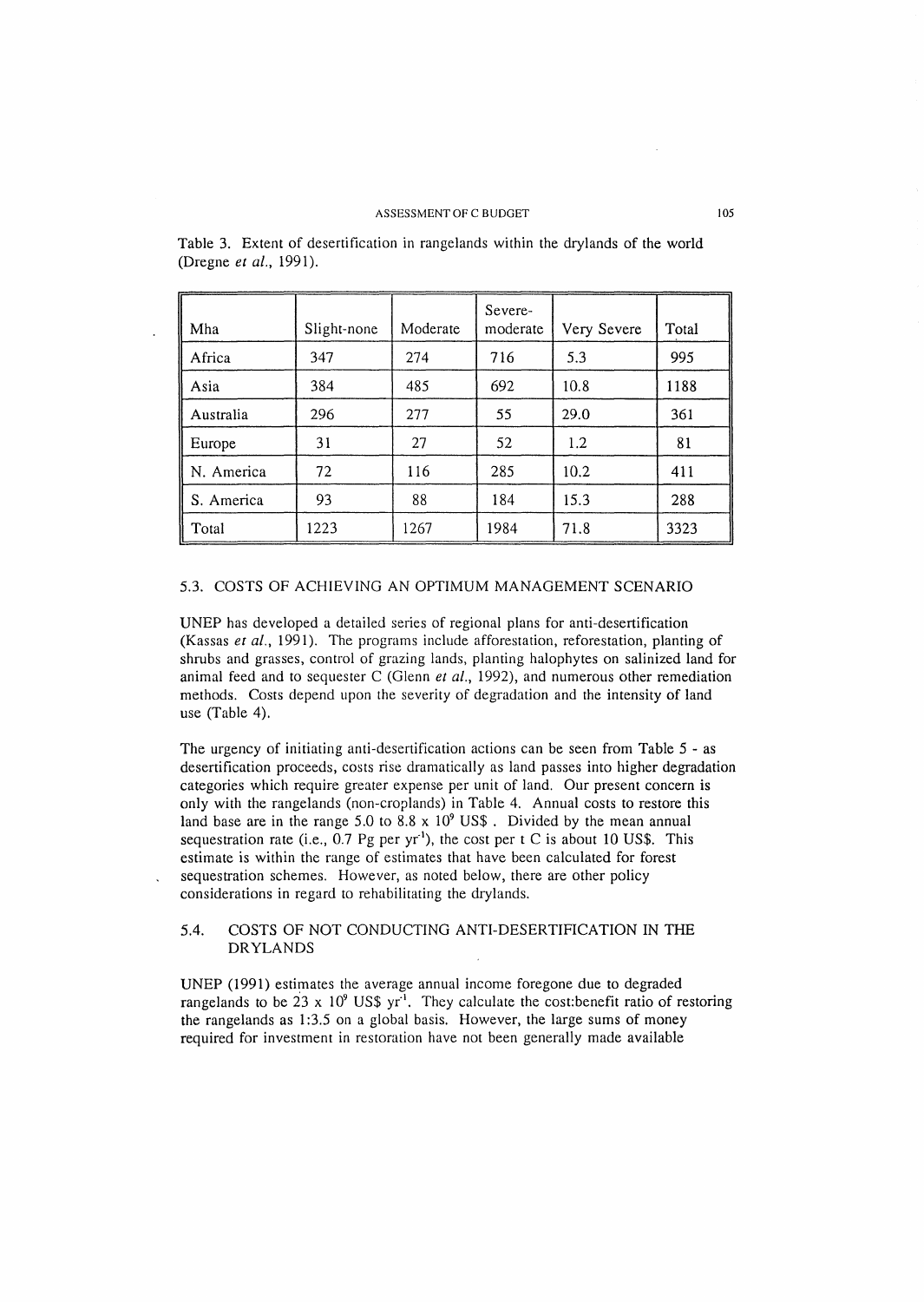|                         | Cropland  |           |            |             |
|-------------------------|-----------|-----------|------------|-------------|
|                         | Irrigated | Rain-fed  | Rangelands | Cost $yr-1$ |
| Preventive measures     | $10-31$   | $12 - 36$ | $6 - 18$   | $0.3 - .9$  |
| Corrective measures     | $17 - 50$ | $18 - 55$ | 13-38      | $0.7 - 1.9$ |
| Rehabilitation measures | $21 - 41$ | 22-59     | 80-120     | $4-6$       |
| Total                   |           |           | 99-176     | $5 - 8.8$   |

Table 4. Global costs in 10<sup>9</sup> US\$ for a 20 yr program of direct anti-desertification measures (UNEP, 1991).

Table 5. Global average indicative costs for direct antidesertification measures in different land use systems (US\$) (UNEP, 1991).

| Extent of<br>Degradation | Cost of Restoration | $US$$ ha <sup>-1</sup> |          |  |
|--------------------------|---------------------|------------------------|----------|--|
| Slight/None              | 100-300             | 50-150                 | $5 - 15$ |  |
| Moderate                 | 500-1500            | 100-300                | $10-30$  |  |
| Severe                   | 2000-4000           | 500-1500               | 40-60    |  |
| Very Severe              | 3000-5000           | 2000-4000              | $30-70$  |  |

(Kassas *et al.,* 1991). The funds required for restoration are available internally for the industrialized regions (N. America and Australia) and the oil-producing regions (the Middle East), but the developing countries in arid zones of Africa and Asia will require external support to conduct anti-desertification on a meaningful scale. The failure of past anti-desertification programs in these regions has been attributed directly to lack of funding (UNEP, 1991).

# 5.5. OTHER POLICY CONSIDERATIONS

The question of social equity needs to be considered. Should development and environmental projects be judged primarily on their net ability to sequester C in the future? If a massive transfer of payments from industrialized to developing countries for the purpose of C offsets occurs, will the decisions be based solely on storing the most C at the lowest price, even if there are no social benefits, or will priority be given to schemes which are necessary even in the absence of global warming?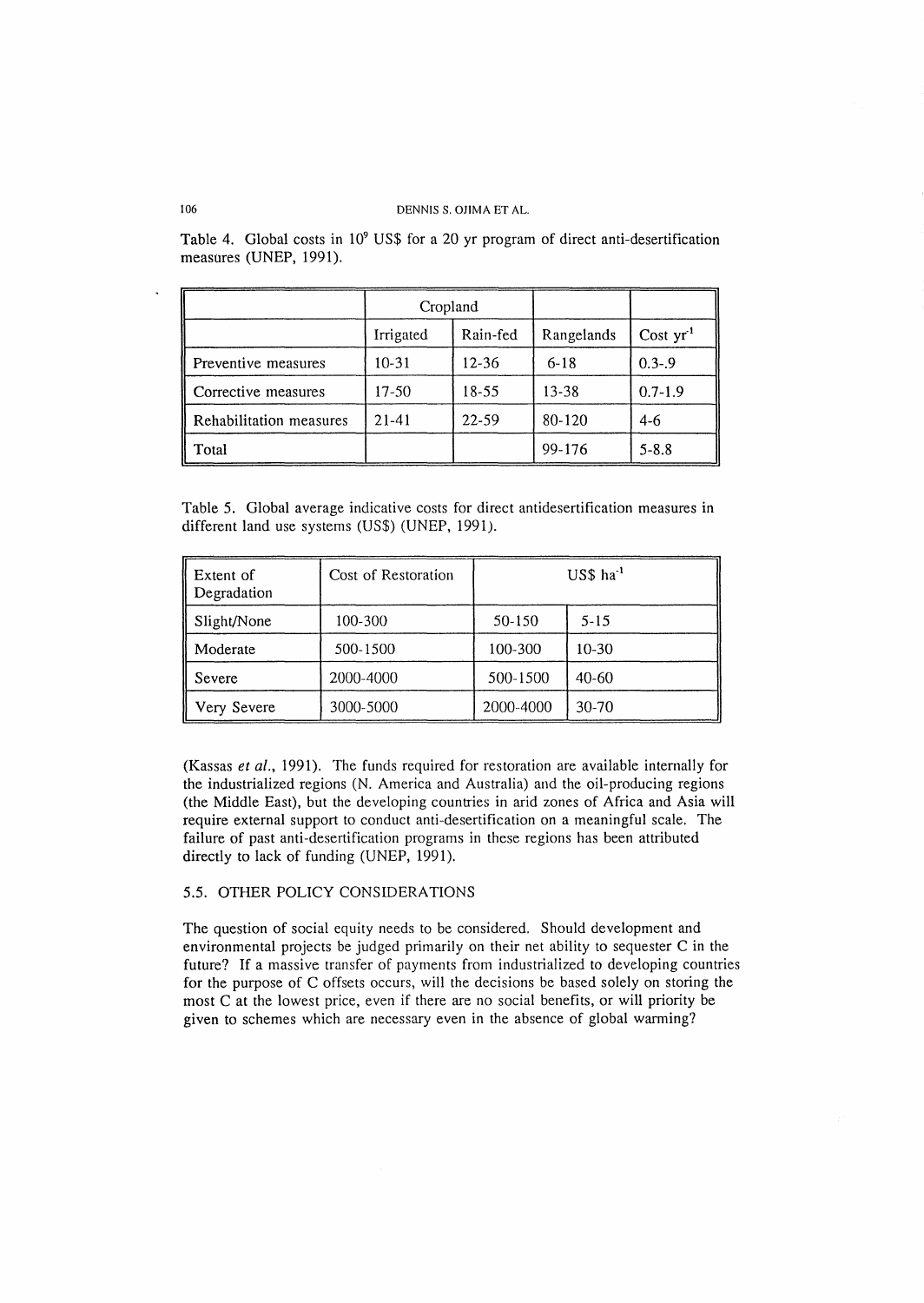A major concern is whether anti-desertification measures, even if fully funded, can be effective. Technical solutions to rehabilitating rangelands are available but if population increases put additional pressure on the landscape, desertification may continue despite external funding for anti-desertification programs.

## 6. Research Perspective

A number of research needs were identified at the workshop that would alleviate gaps in our current knowledge of grasslands and dryland ecosystems responses to changing atmospheric CO<sub>2</sub> and climate conditions. These research needs include:

Ecophysiology and Ecosystem Science - Response of natural ecosystems, above and below ground, across broad climate gradients to elevated  $CO<sub>2</sub>$  with particular emphasis on changes in relationships among environmental variables such as temperature, moisture, and nutrients. In mixed  $C_3 - C_4$  ecosystems, determination of differential responses among species that affect productivity and interspecific competition leading to composition shifts. Particular emphasis should be placed on carbon pool quantification over time and space for selected ecosystems.

Land Use Management - Response of natural ecosystems to elevated  $CO<sub>2</sub>$  under traditional and anticipated management, including sustainable, rehabilitative, and regressive strategies utilizing, for example, grazing, fire, and conversion strategies.

Modeling of Ecosystem and Ecophysiological Responses - Using data obtained from the ecophysiology and management research, models should simulate responses across all scales. Modeling efforts are currently constrained by inadequate databases of ecosystem responses to elevated  $CO<sub>2</sub>$  for essentially all ecosystems. In addition, collaboration with development and application of data bases that include land cover, land use, and soils. This would facilitate projections of future scenarios for assessment purposes.

Monitoring and Coordination of Research Efforts - Long-term assessments of grassland and dryland ecosystem productivity, above and below ground, in response to year-on-year variation in climate (temperature, precipitation, etc.), concentrated at a series of study sites covering the whole range of these ecosystems. These measurements should be combined with more extensive monitoring over large areas using techniques such as satellite and aircraft remote sensing. Research efforts at all sites should be coordinated to provide relatively uniform data collection and synthesis methodologies required to produce databases for efficient distribution to varied uses.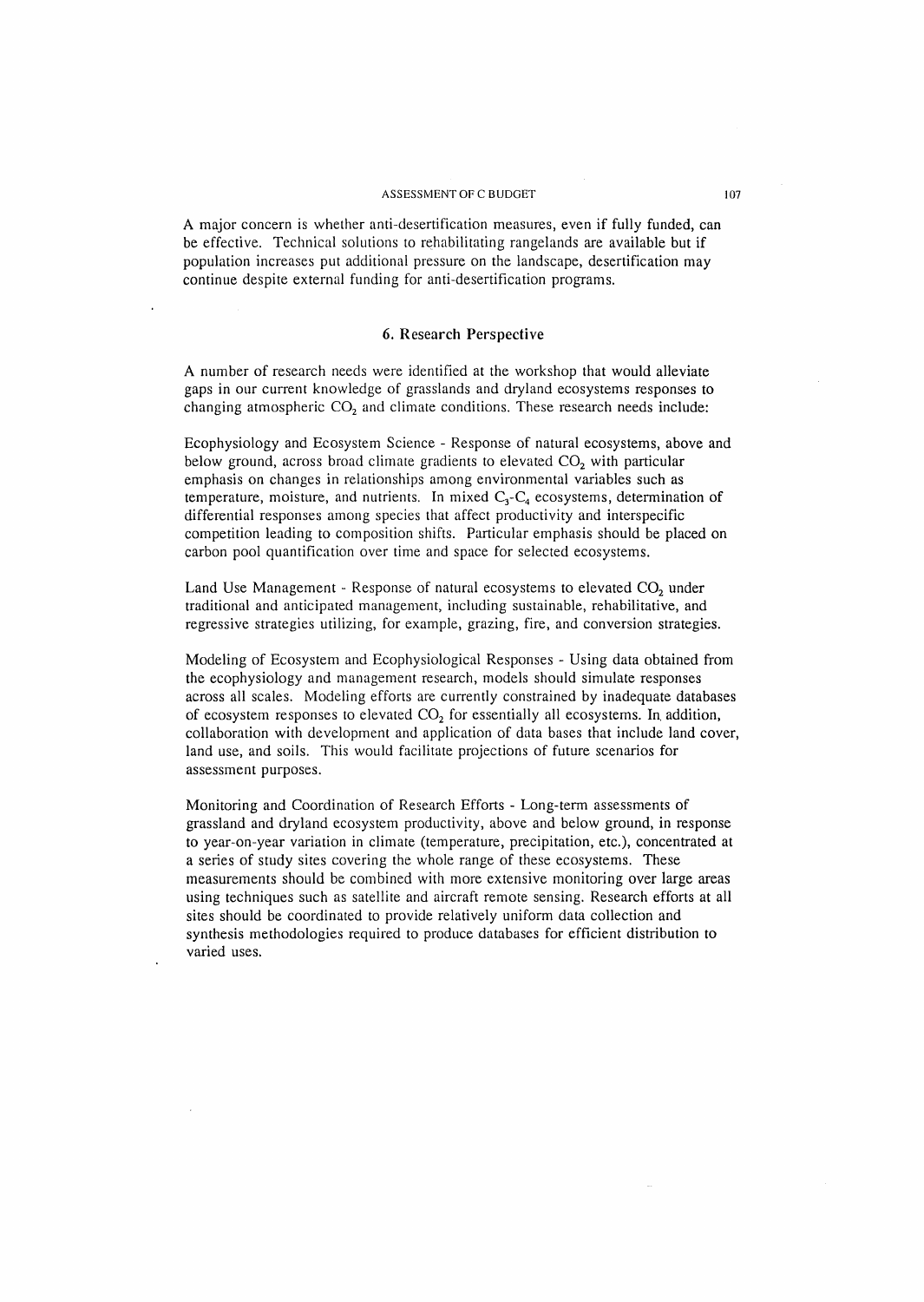## 7. Summary

The potential effects of management on carbon storage in grassland and dryland soils are substantially greater than that of climate change or  $CO<sub>2</sub>$  enhancement. Projections into the future based on a double- $CO<sub>2</sub>$  climate including climate-driven shifts in biome and accounting for cropland areas by the year 2040 resulted in a net C sink ranging from  $+5.6$  Gt to  $+27.4$  Gt, for three different land cover projections respectively, based upon optimal grassland management. The increase in C storage in this future projection resulted mainly from an increase in area for the warm grassland sub-biome (net increase of 280 M ha due to climate-change induced biome shifts) together with a net increase soil organic C density resulting from net ecosystem response to climate changes and enhanced C02 concentrations.

Differences in C flux between sustainable and regressive management scenarios were derived from the CENTURY model and are justified separately. They predict that over 50 yr the difference in carbon emissions between the regressive scenario and the sustainable management scenario will be 37 Gt (annual difference  $= 0.7$  Gt) over the whole land base under consideration (4.5 B ha of grasslands and rangelands). The cost pert Cis around US\$10. This estimate is within the range of estimates that have been calculated for forest sequestration schemes.

The soil store of C in these ecosystems is a very important pool, since it is stabilized for hundreds to thousands of years, and forms the bulk of the grassland C pool. Calculations based on those of Gifford *et al.* (1990) suggest that the present C pool in grassland soils (estimated at 417 Gt; Table 2), may be a net sink of 0.6 Gt per annum.

## 8. References

- Archer S.: 1993, in: Yarra M., W. Laycock and R. Pieper (eds), *Ecological implications of livestock herbivory in the West,* Society for Range Management (in press).
- Bailey, R.G.: 1989, *Environmental Conservation* 16, 307-309.
- Cramer, W.P. and Solomon, A.M.: 1993, *Climatic Research* (in review).
- Dregne, H., Kassas, M. and Rosanov, B.: 1991, *Desertification Control Bulletin* 20,
- 6-18. United Nations Environment Programme, P.O. Box 30552, Nairobi, Kenya. Edwards, G., and Walker, G.: 1983, *C3, C4 : Mechanisms, and Cellular and*
- *Environmental Regulation, of Photosynthesis.* 542 p. Blackwell, Oxford.

Gifford, R.M., Cheney, N.P., Noble, J.C., Russell, J.S., Wellington, A.B. and Zammit,C.: 1990, in: *Australia's Renewable Resources: Sustainability and Global Change,* Gifford, R.M. and M.M. Barson (eds) Bureau of Rural Resources Proceedings No. 14. Resource Assessment Commission, Queen Victoria Terrace, Parkes ACT 2600. pp. 151-187.